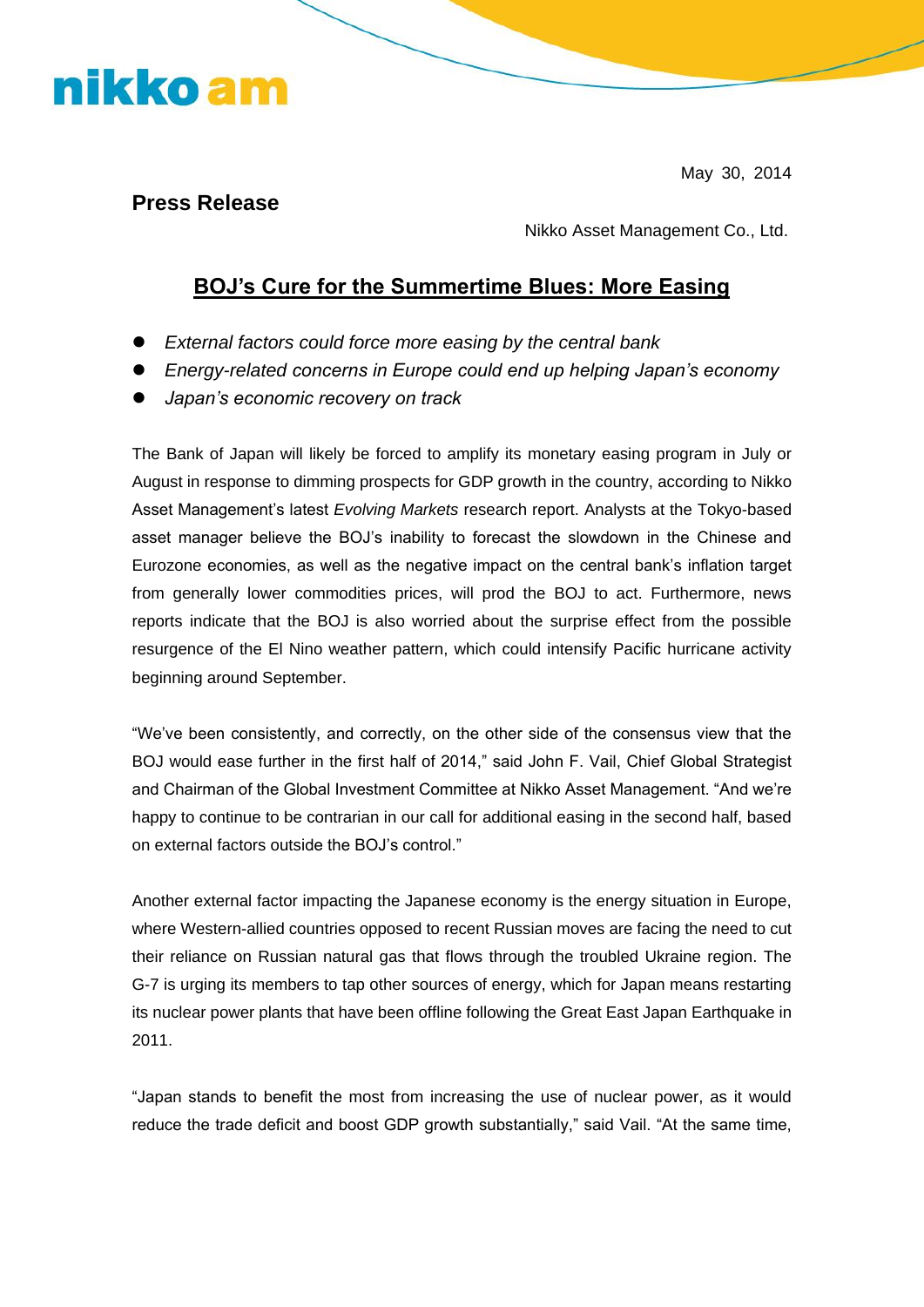# nikko am

corporate profit margins would rise and real personal income would also get a boost from lower energy prices."

In analyzing recent Japanese economic statistics, the firm's analysts noted that Japan's first quarter GDP growth of 5.9% far exceeded the consensus view of 4.2% (and Nikko Asset Management's own 5.3% forecast) and would have been much higher if not for a "statistical discrepancy factor." Despite an expected plunge of some 15% QoQ in personal consumption in the second quarter owing to the VAT hike in April, the firm sees a rebound in the second half with personal consumption anticipated to end 2014 almost flat versus the previous year.

"We believe Japan's recovery is on track and will, barring an external shock, weather the VAT hike," said Vail. "Our positive outlook on inventory building and net exports is likely what sets us apart from consensus, but our forecasts are hardly aggressive, in our view."

For 2014, Nikko Asset Management sees GDP registering 1.7% growth versus a consensus view of 1.3% (as reported by Bloomberg).

-ENDS-